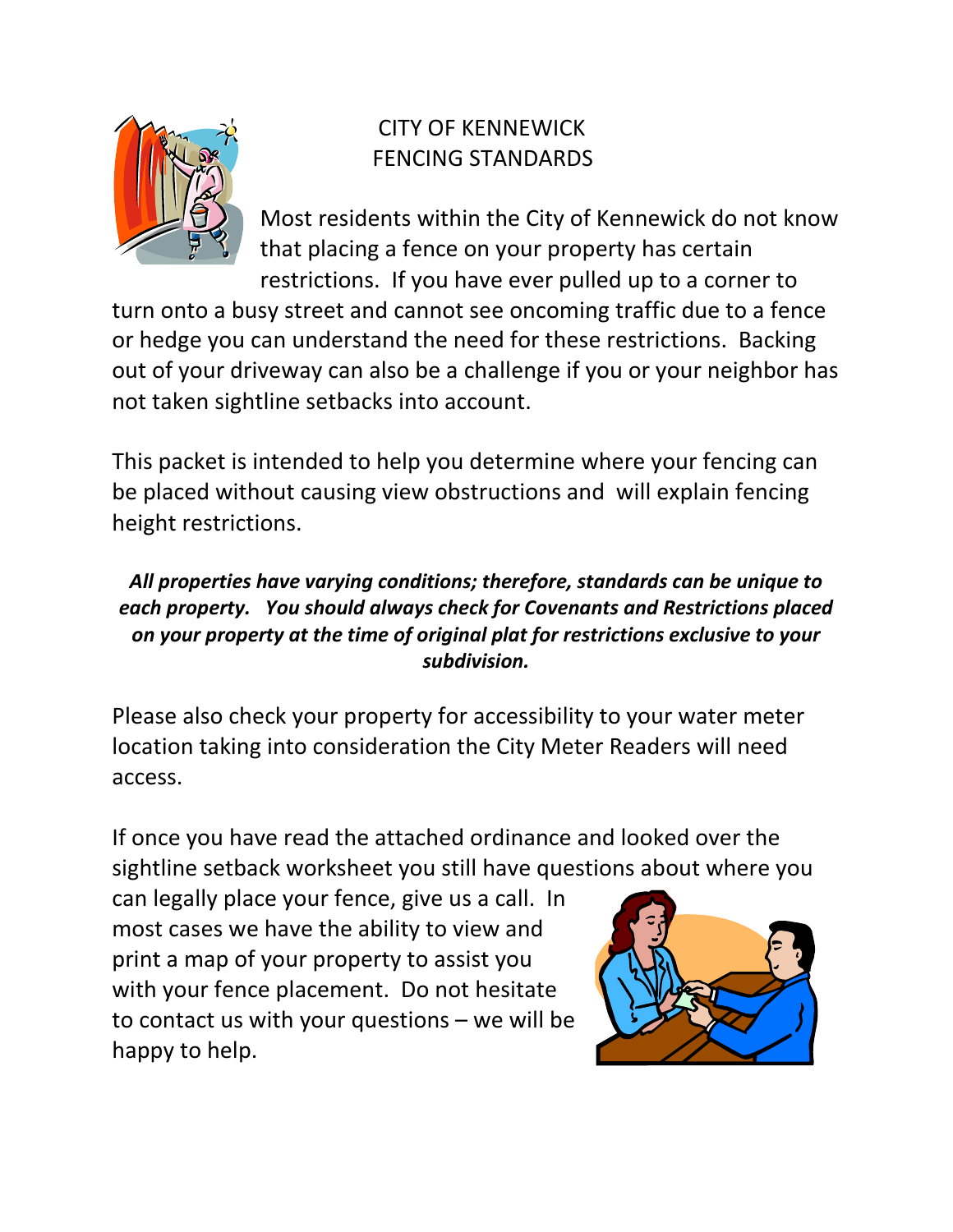# **Contact Information**

City of Kennewick Development Services 509-585-4280

City of Kennewick Building Department 509-585-4561

## **Packet Contents**

City of Kennewick Ordinance KMC 18.27 Accessory Buildings, Structures and Uses

City of Kennewick Sightline Setbacks Per KMC 13-12-020

City of Kennewick Residential Sightline Setbacks Illustration

City of Kennewick Ordinance KMC 18.75 Residential Design Standards \*Residential Single Family Design Standards – Fences pg 1-2 \*Residential Multi-Family Design Standards – Fences pg 15 - 16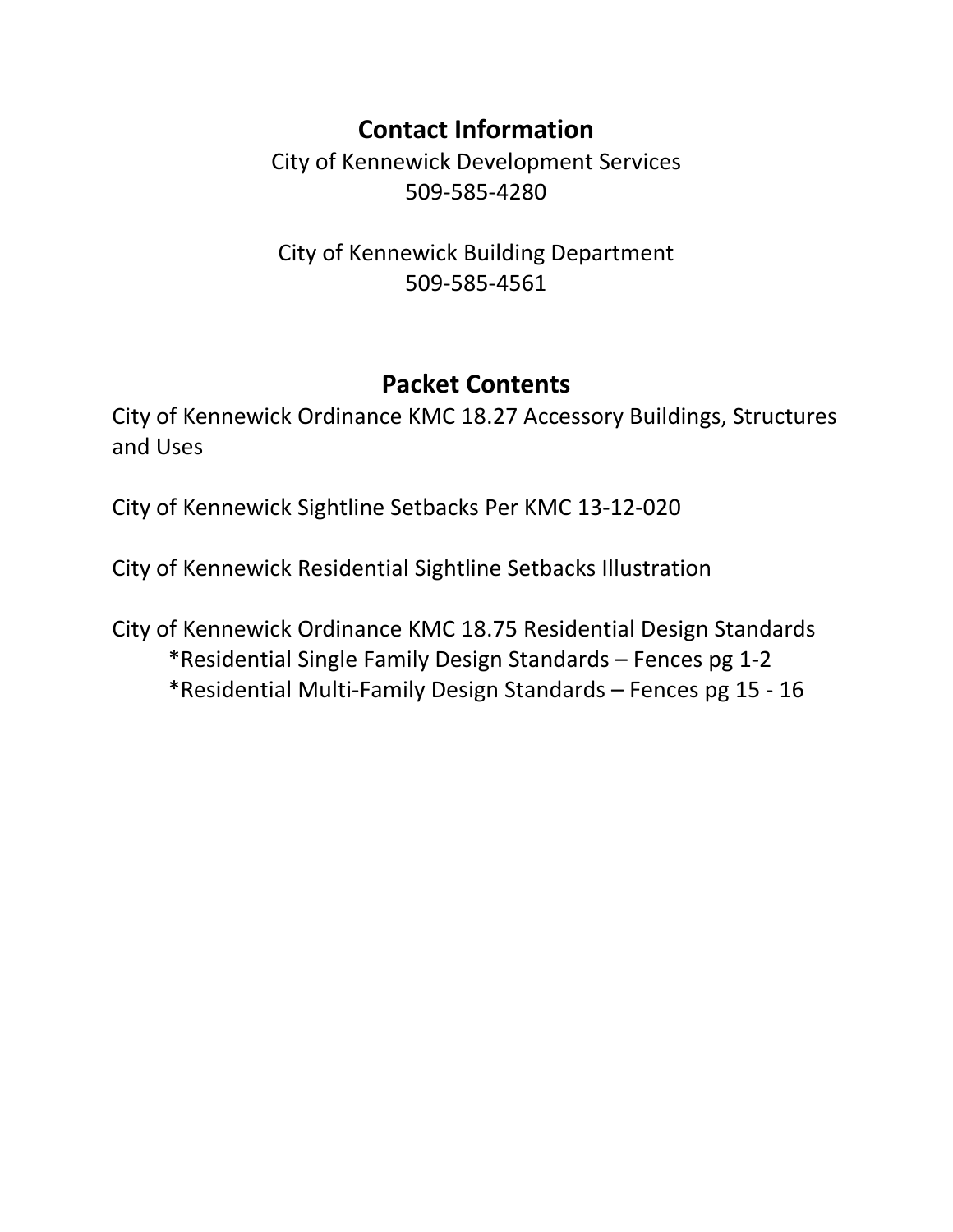#### **CHAPTER 18.27 - ACCESSORY BUILDINGS, STRUCTURES, AND USES**

#### **18.27.010: - Generally.**

In any R district, recreation shelters, storage shelters, covered patios, private garages, carports, and similar structures are permitted as accessory structures and must be in conformance with applicable provisions of Chapter 18.12.

(Ord. 5180 Sec. 1, 2007)

#### **18.27.020: - Detached Accessory Building—Conformance Required.**

Any accessory building, which is detached or only connected by a breezeway, must comply with this Chapter. An accessory building, which is an integral part of or has a common wall with the main structure, must comply with all provisions of this Title applicable to the main structure.

(Ord. 5180 Sec. 1, 2007)

#### **18.27.030: - Accessory Building—Setback—Dimensions.**

Accessory buildings must comply with applicable setbacks. Except in C, I, PF, UMU, and OS districts, detached accessory buildings may not be over 20 feet high. In all R and HMU districts, no accessory building may be closer than ten feet from any building on the same lot unless the accessory structure is constructed in accord with the International Building Code, in which case the separation can be reduced to four feet. In addition, no accessory structure may be within a radius of ten feet from the vertical centerline of a window in a dwelling on the same or an adjacent lot. It may not be within five feet of a side or rear property line but it may abut a rear property line adjacent to an alley, canal right-of-way or railroad right-of-way.

( Ord. 5744 Sec. 1, 2018; Ord. 5715 Sec. 1, 10-17-2017 ; Ord. 5180 Sec. 1, 2007)

#### **18.27.040: - Fence Standards.**

- (1) All fences must conform to the provisions of Title 15 and Chapters 18.12, 18.75 and 18.78.
- (2) All fences in excess of 36 inches in height must be constructed with steel posts or with pressure-treated wood posts. Wooden posts must be set in gravel and compacted by earth. Steel posts must be set in concrete. Fences must be adequate to withstand a minimum windload of 80 miles per hour.
- (3) All fences in residential zones except Residential, Suburban shall be constructed of material commonly used in residential fence construction, such as chain link, wood slat, masonry walls, ornamental iron, wood pickets, and similar material. Fences of synthetic materials that have the functional equivalence of natural or traditional material may be substituted. The Planning Director may adopt rules and regulations to implement this subsection.
- (4) Fences in Residential Suburban districts shall comply with provisions of this section. Fences for the containment of animals or the protection of crops, made from wood, barbwire, and electric wire are permitted. The Planning Director may adopt rules and regulations to implement this subsection.
- (5) Nothing in this section is intended to prohibit or restrict fences appropriate for a permitted use within any district, such as fences for protecting swimming pools, confining animals, protecting agricultural crops and the like.
- (Ord. 5180 Sec. 1, 2007)

#### **18.27.050: - Fences, Hedges, Walls—Height Requirements.**

- (1) Fences, hedges, walls and the like in "R" districts may not be higher than 30 inches above the top of curb grade within a sight triangle as specified in 18.27.060, 36 inches above the top of curb grade in a required front yard or six feet above grade on other parts of the site. Chain link fences over six feet high are permitted around basketball courts, tennis courts, and similar activities if all setbacks are met.
- (2) Fences, sloping yards, retaining walls, or terraces may be constructed with a combined total elevation no greater than that of the adjacent foundation or existing grade of the lot line, whichever is higher. Walls, fences, and hedges may be added to this height if they do not exceed the height limits of this section as measured from the established finish grade.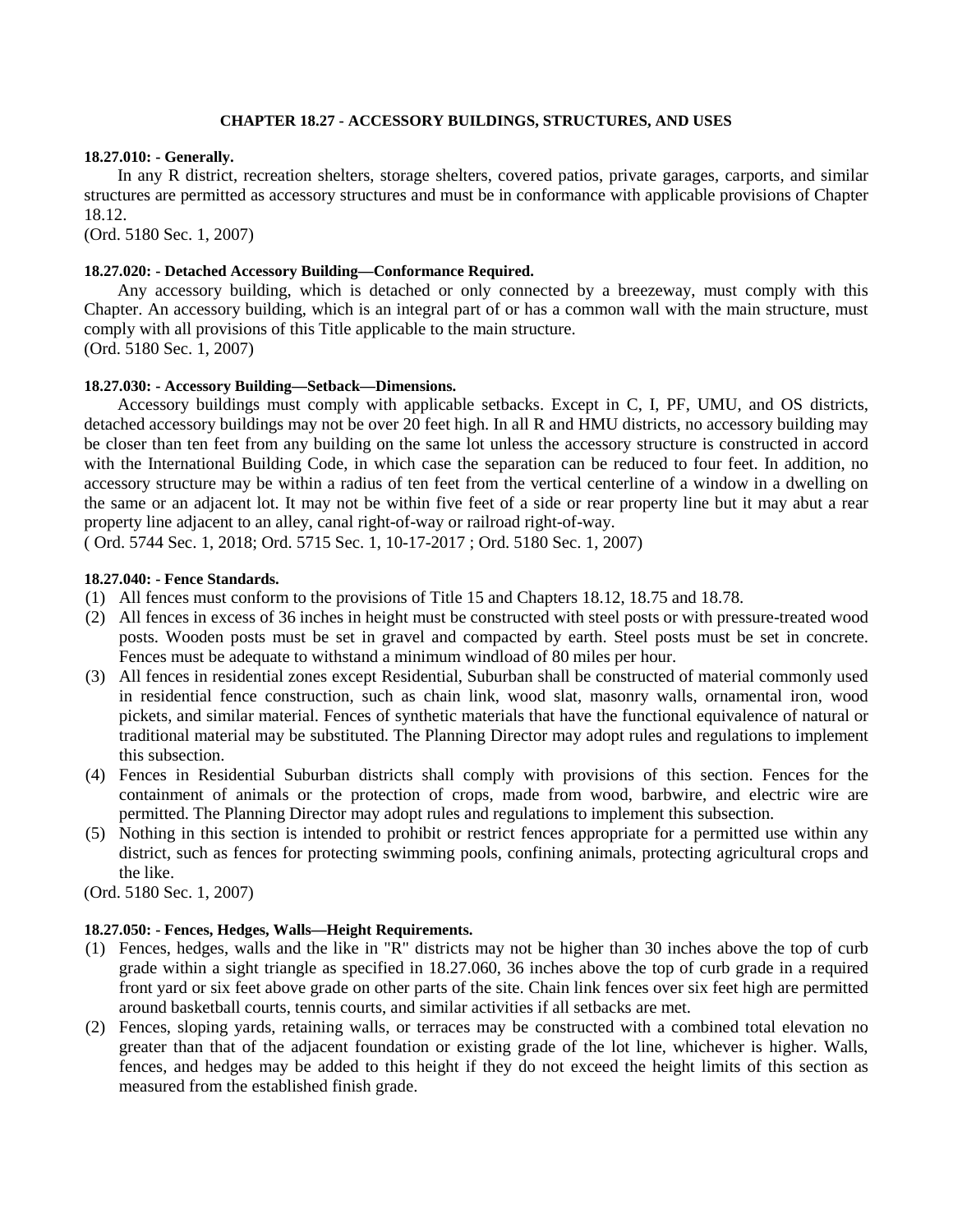(3) If a retaining wall is 60 inches or more above the adjacent grade and is located along a lot line, a guardrail or fence not less than 36 inches high must be placed along the top of the wall.

(Ord. 5407 Sec. 10, 2012: Ord. 5180 Sec. 1, 2007)

#### **18.27.060: - View Obstruction Prohibited.**

- (1) Whenever streets intersect, walls, fences, sign faces, foliage, rocks, mounds, parked vehicles, boats, campers, or similar view obstructions must be in accord with the setback and height requirements of Chapter 13.12.
- (2) In any R district where a driveway intersects a street right-of-way, there shall be no wall, fence, sign face, foliage, rock, mound, parked vehicle, boat, camper, or similar view obstruction between 30 inches and 84 inches above the top of curb grade within two triangular areas on both sides of said driveway, each of which has legs measured ten feet from and perpendicular to the street right-of-way from the intersection points of the drive and street right-of-way on both sides of said driveways.
- (3) In any district, other than R districts, where a driveway intersects a street right-of-way, there shall be no wall, fence, sign face, foliage, rock, mound, parked vehicle, boat, camper, or similar view obstruction higher than 30 inches or lower than 84 inches above curb grade within two triangular areas on both sides of said driveway. The two triangular areas have a common leg, which extends 15 feet along the centerline of the drive beginning at and perpendicular to the curb line. The left triangle, when facing the street, has a second leg, which extends 140 feet along the street curb line from the centerline of the drive. The triangle to the right has a comparable leg, which extends 75 feet from the centerline of the drive.

(Ord. 5407 Sec. 11, 2012; Ord. 5180 Sec. 1, 2007)

#### **18.27.070: - Dwelling Groups.**

Each building in a dwelling group must be separated by at least ten feet. Buildings over 30 feet high must be separated by at least one foot for each three feet of building height. The UMU district is exempt from the provisions in this section.

( Ord. 5715 Sec. 2, 2017 ; Ord. 5180 Sec. 1, 2007)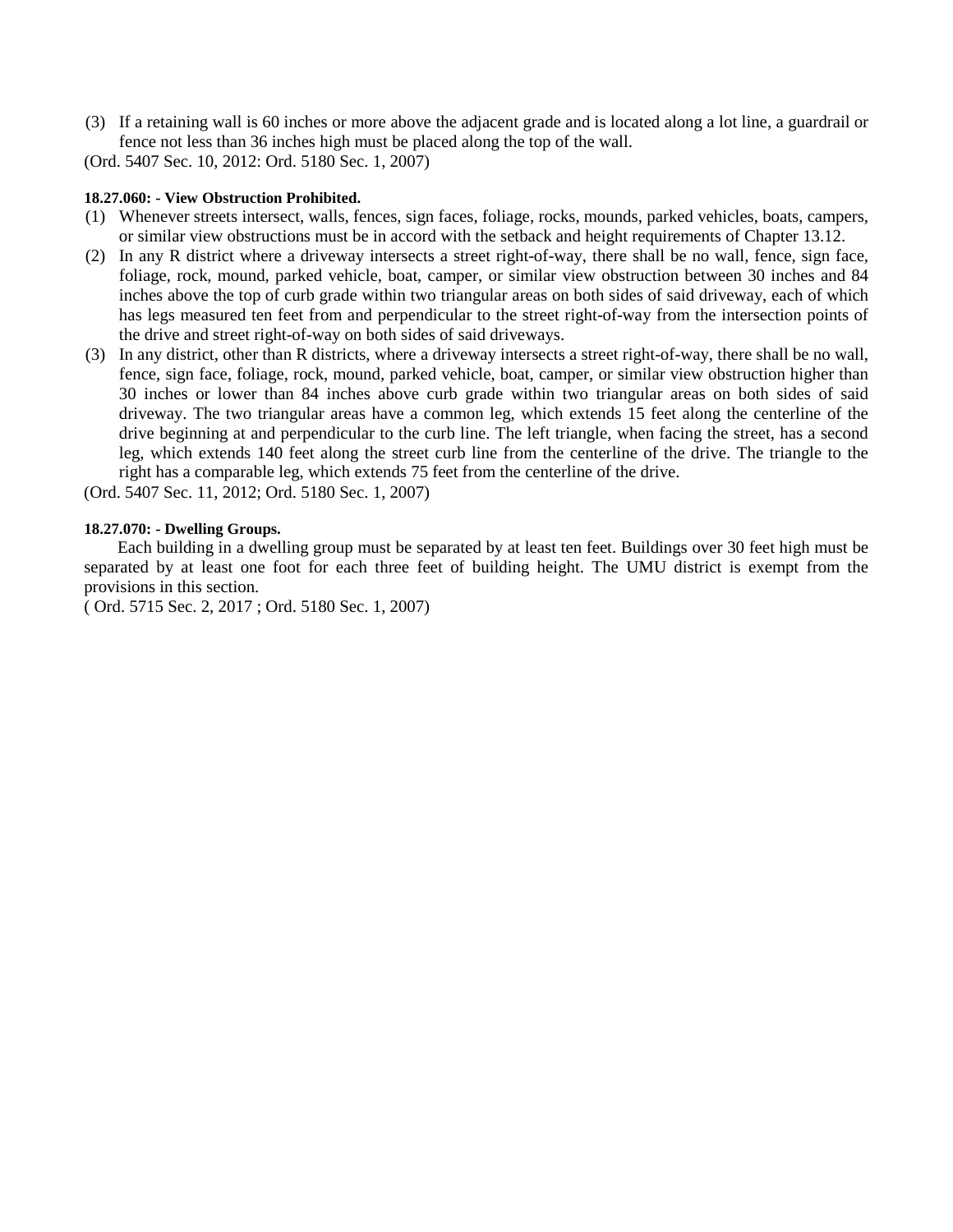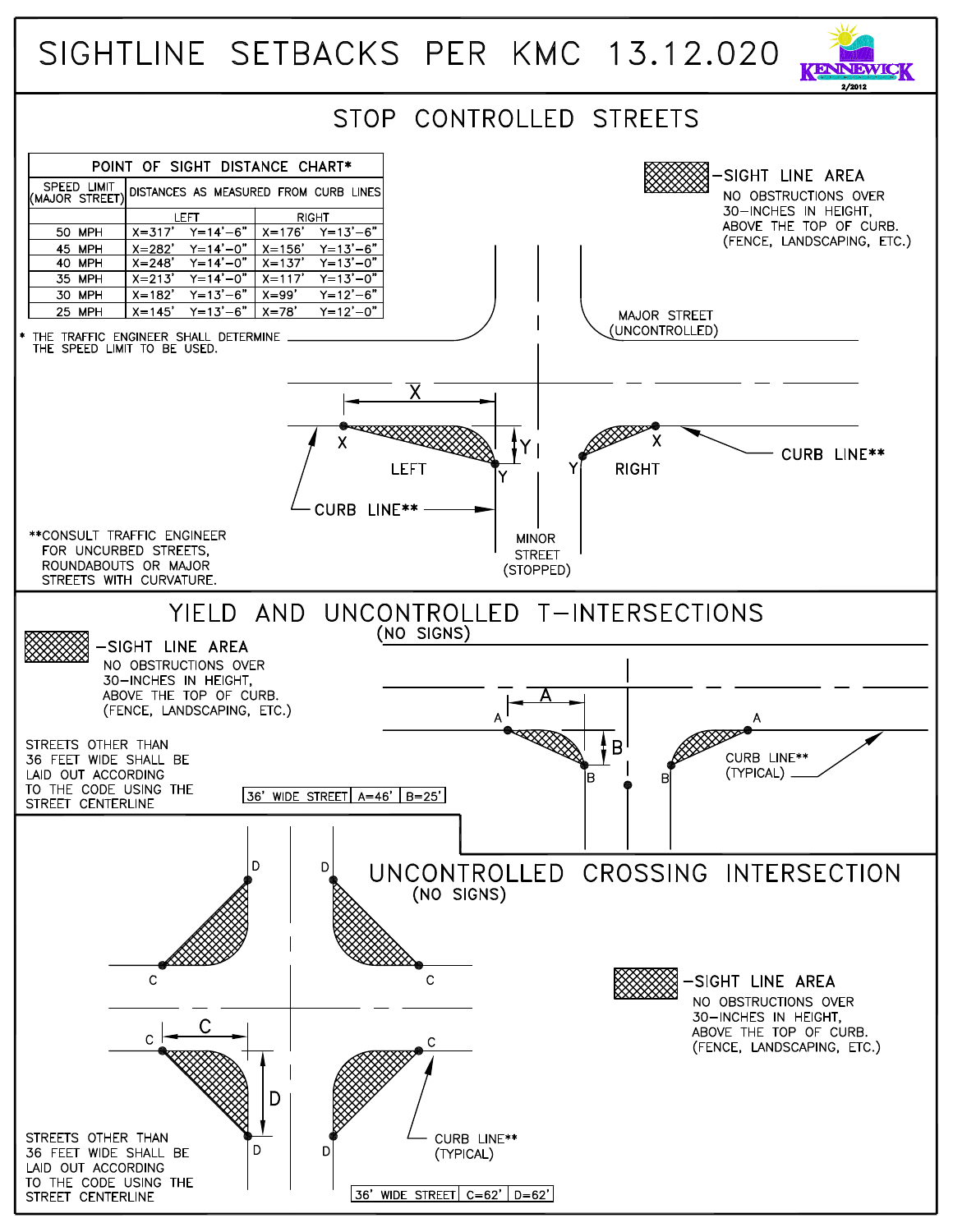### City of Kennewick Residential Fence Requirements



STREET SETBACK – Max. 36-inch height limit area. The rest of the yard/lot has a 6-foot max. height limit. (Street A yard setback is 15-feet and Street B yard setback is 10-feet, as measured from the back of the sidewalk) SIGHT TRIANGLE – Max. 30-inch height limit area (includes shrubs, fence, wall, berms, etc.)

DRIVEWAY SIGHT TRIANGLE – 10 feet x 10 feet **1**

#### \_\_\_\_\_\_\_\_\_\_\_\_\_\_\_\_\_\_\_\_\_\_\_\_\_\_\_\_\_\_\_\_\_\_\_\_\_\_\_\_\_\_\_\_\_\_\_\_\_\_\_\_\_\_\_\_\_\_\_\_\_\_\_\_\_\_\_\_\_\_\_\_\_\_\_\_\_\_\_\_\_\_\_\_\_\_\_\_\_\_\_\_\_\_\_\_\_\_\_\_\_\_\_\_\_\_\_\_\_\_\_\_\_\_\_\_\_\_\_\_\_\_\_ **18.27.040: - Fence Standards.**

(1) All fences must conform to the provisions of Title 15 and Chapters 18.12, 18.75 and 18.78.

(2) All fences in excess of 36 inches in height must be constructed with steel posts or with pressure-treated wood posts. Wooden posts must be set in gravel and compacted by earth. Steel posts must be set in concrete. Fences must be adequate to withstand a minimum windload of 80 miles per hour.

(3) All fences in residential zones except Residential, Suburban shall be constructed of material commonly used in residential fence construction, such as chain link, wood slat, masonry walls, ornamental iron, wood pickets, and similar material. Fences of synthetic materials that have the functional equivalence of natural or traditional material may be substituted. The Planning Director may adopt rules and regulations to implement this subsection.

(4) Fences in Residential Suburban districts shall comply with provisions of this section. Fences for the containment of animals or the protection of crops, made from wood, barbwire, and electric wire are permitted. The Planning Director may adopt rules and regulations to implement this subsection.

(5) Nothing in this section is intended to prohibit or restrict fences appropriate for a permitted use within any district, such as fences for protecting swimming pools, confining animals, protecting agricultural crops and the like.

#### **18.27.050: - Fences, Hedges, Walls—Height Requirements.**

(1) Fences, hedges, walls and the like in "R" districts may not be higher than 30 inches above the top of curb grade within a sight triangle as specified in 18.27.060, 36 inches above the top of curb grade in a required front yard or six feet above grade on other parts of the site. Chain link fences over six feet high are permitted around basketball courts, tennis courts, and similar activities if all setbacks are met.

(2) Fences, sloping yards, retaining walls, or terraces may be constructed with a combined total elevation no greater than that of the adjacent foundation or existing grade of the lot line, whichever is higher. Walls, fences, and hedges may be added to this height if they do not exceed the height limits of this section as measured from the established finish grade.

(3) If a retaining wall is 60 inches or more above the adjacent grade and is located along a lot line, a guardrail or fence not less than 36 inches high must be placed along the top of the wall.

#### **18.27.060: - View Obstruction Prohibited.**

(1) Whenever streets intersect, walls, fences, sign faces, foliage, rocks, mounds, parked vehicles, boats, campers, or similar view obstructions must be in accord with the setback and height requirements of Chapter 13.12.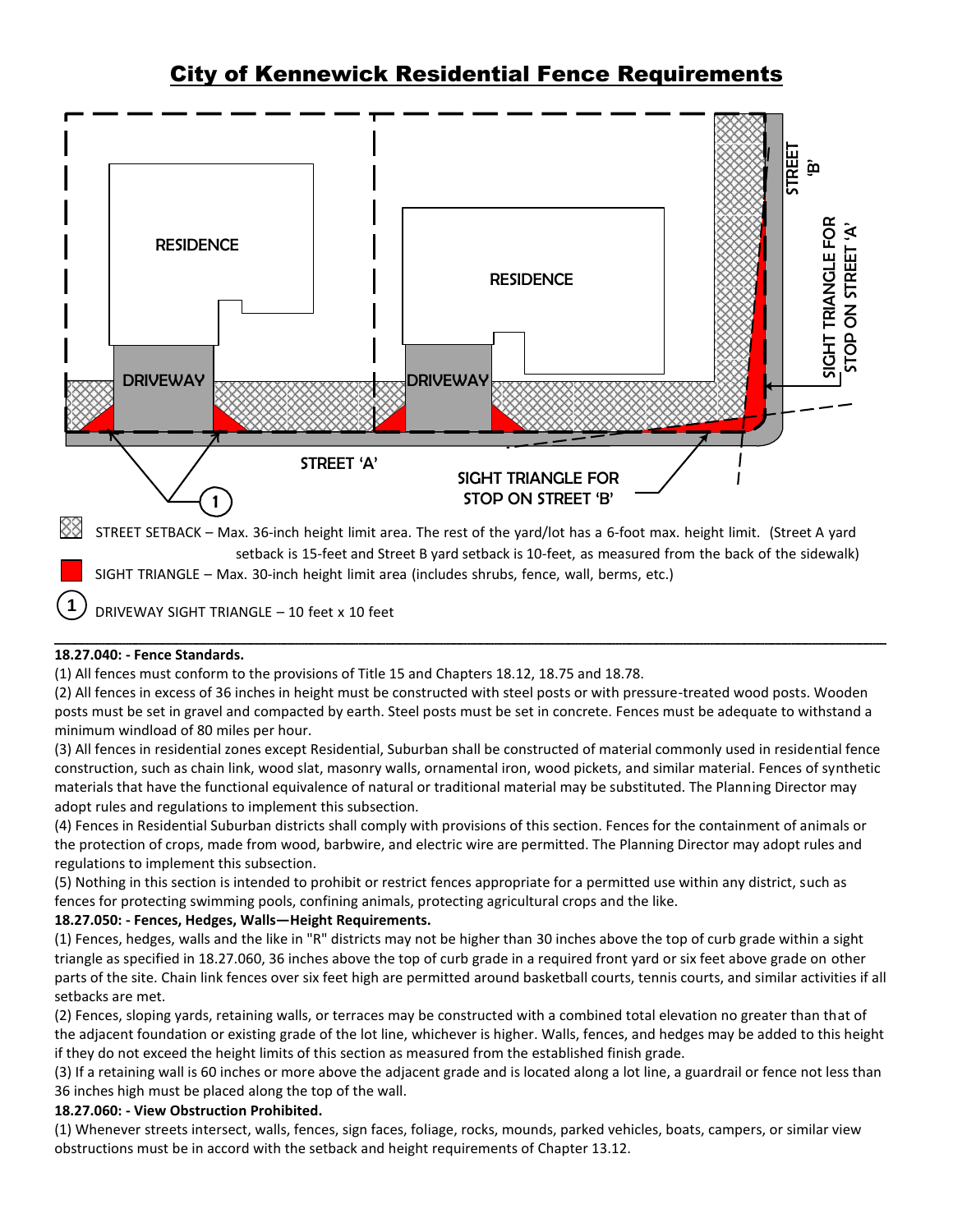### **Residential Single Family**

### **Fences**

#### Intent:

To provide setbacks that minimize the domination of fences in the streetscape, improve pedestrian safety on sidewalks, and improve the aesthetic appearance of public streets and fences.

#### **Standards to implement the intent:**

#### Mandatory

- 1. Limit the maximum height to six feet.
- 2. Fences along alleys, and walkways open to the public shall be no more than 4 feet solid or 6 feet open in height or a combination of both with a maximum of four feet solid portion starting from the ground level.
- 3. For corner lots fencing over 36 inches in height must be setback 10 feet from the flanking street property line.
- 4. For lots with triple street frontages fences over 36 inches are permitted at the property line of one non-addressed street side.
- 5. Masonry columns minimum 2 feet wide must be included along arterial streets at every 50 feet maximum.
- 6. Razor wire, barbed wire and electric wire are not permitted in any residential zone.
- 7. Chain link fencing with slats is not permitted when visible from a public or private street.
- 8. The support posts and stringers must be on the interior & not face the street.
- 9. Non-conforming fences installed without a building permit are not vested.
- 10. Amortization minor repair of less than 25% of the linear feet of a legal non-conforming fence does not trigger compliance with the new code; however, the cumulative repair of 100% within a two-year period or less shall trigger the necessity for compliance.

(Continued to the next page)



Corner lots - fence over 36 inches



Tripple frontage lot - fence over 36 inches



Open fence with masonry posts

City of Kennewick, WA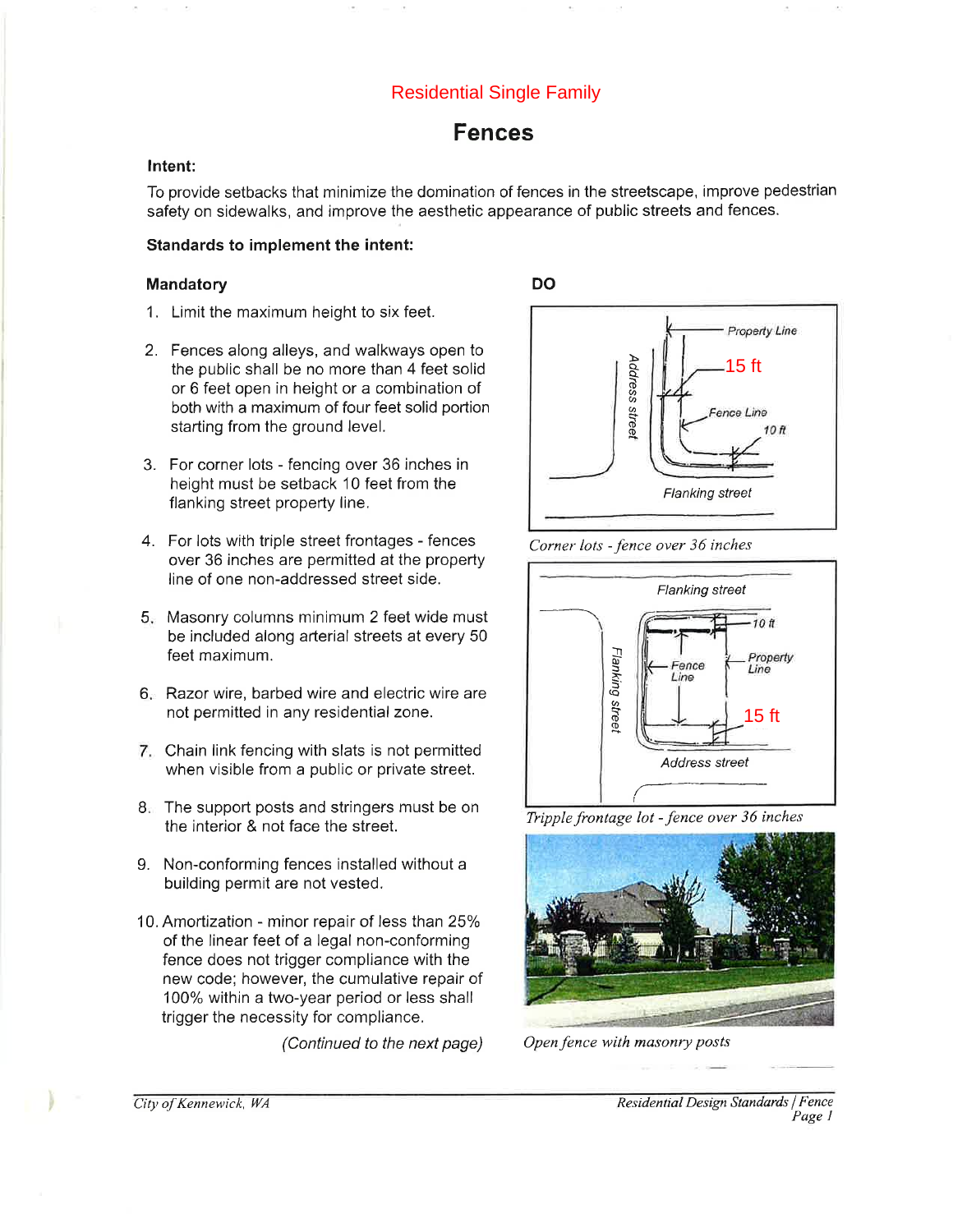## Fences (Contd)

#### Recommended

- 11. Use of durable materials (e.g. masonry) is strongly encouraged.
- 12. Fences in public rights of way or easements may be approved only after a license agreement or encroachment permit has been approved.

DO



Example of fence setback on a regular lot



Example of fence setback on a corner lot

#### **DO NOT**



都高路 No maintenance



Fence on the edge of the sidewalk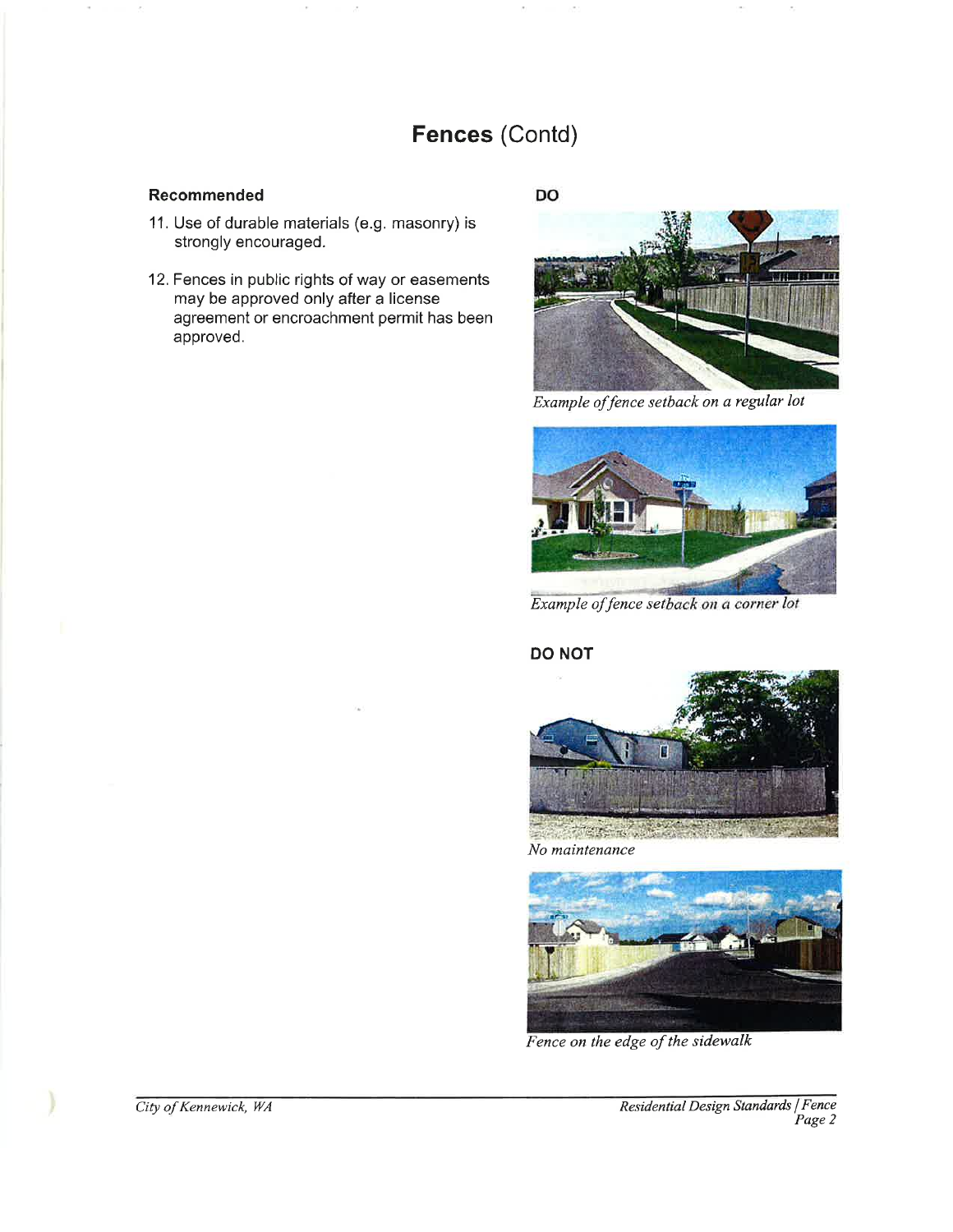### **Residential Multi-Family**

### **Fences**

#### Intent:

To provide setbacks that minimize the domination of fences in the streetscape, improve pedestrian safety on sidewalks, and improve the aesthetic appearance of public streets and fences.

#### Standards to implement the intent:

#### **Mandatory**

- 1. Limit the maximum height to six feet unless specifically required for safety purposes (i.e. tennis court).
- 2. Fences along alleys, and walkways open to the public shall be no more than 4 feet solid or 6 feet open in height or a combination of both with a maximum of four feet solid portion starting from the ground level.
- 3. For corner lots fencing over 36 inches in height must be setback 10 feet from the flanking street property line.
- 4. For lots with triple street frontages fences over 36 inches are permitted at the property line of one non-addressed street side.
- 5. Masonry columns minimum 2 feet wide must be included along arterial streets at every 50 feet maximum.
- 6. Razor wire, barbed wire and electric wire are not permitted in any residential zone.
- 7. Chain link fences are only permitted for public safety purposes such as visibility and safety for swimming pool areas, tennis courts etc., and in other locations when not visible from a public or private street.
- 8. The support posts and stringers must be on the interior & not face the street.
- 9. Non-conforming fences installed without a building permit are not vested.





Corner lots - fence over 36 inches.



Triple frontage lot - fence over 36 inches.



Open fence with masonry posts.